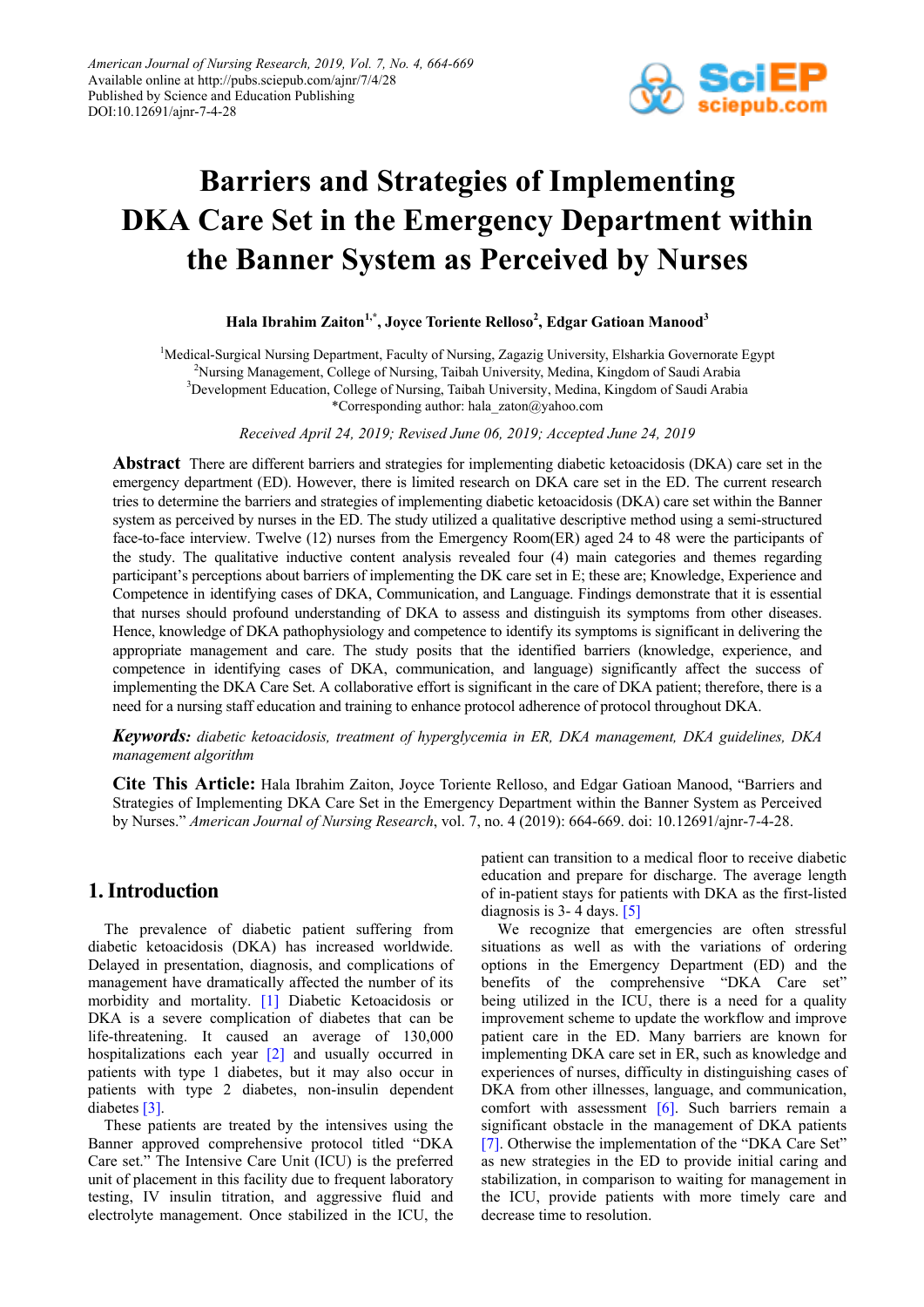# **2. Significant of the Study**

Exploring the barriers and strategies of implementing DKA care set in ED within the Banner system may address the cause of delay and failure to identify its symptoms and provide its immediate management and care. Also, appropriate intervention can be implemented to promote special DKA care set for diabetic patients to facilitate workflow in the ED and minimize ICU admission and length of time from patient admission to DKA resolution.

# **3. Methods**

This study used descriptive methods to examine the barriers of implementing diabetic ketoacidosis (DKA) care set as perceived by nurses in the ED. The goals of the qualitative descriptive study are to adequately describe the individuals experience in everyday language and understand the meaning of their experience [\[8\].](#page-4-6) From this perspective, we reflect on the barriers experienced by the nurses in applying DKA care set in the ED. We describe and explain how nurses' perceptions of DKA care set affect their intervention and decision to care for a patient admitted with DKA manifestations.

#### **3.1. Sample and Setting**

A non-probability convenience sampling was used to collect in-depth information and to attain ample data relevant to the research question. Twelve (12) nurses who are working in ED of King Fahd Hospital Al Madinah - Saudi Arabia are the sample of the study. Samples represent various nationality such as four (4) Filipino nurses, six (6) Saudi Arabian and two (2) Indians, who met selection criteria and agreed to participate. Using a sample of newly graduated nurses may provide a better understanding of perceptions specific to knowledge and experience. We sought to draw a sample regarding nurses' experiences when they encounter DKA patients from different cultures and their perception of what helps them deliver competent care.

The criteria of the study include females and males' nurses, ages 24 to 46 years, had a bachelor degree in nursing as the minimum education, their experiences in ER is from two years to more than ten years, able to understand English and agreed to give informed consent. Exclusion criteria were: Nurses who refuse to participate in the interview.

## **3.2. Data Collection**

Participants were recruited from nurses in ED at King Fahd Hospital Al Madinah, Kingdom of Saudi Arabia. Participants signed informed consent after providing a complete explanation of study requirements. Socio-demographic data (age, marital status, educational level, years of experience, employment status, and courses attended about diabetes mellitus was obtained from the participant self-report. The study was conducted from April to August 2018.

Investigators conducted a long semi-structured face-to-face interview with each participant. Interview questions were kept simple and used an interview guide [\(Table 1\)](#page-1-0) that was developed from issues arising from relevant literature. All interview was audio-taped that lasted for 30 to 45 minutes. All were conducted in English, in the nurses' station in ED and transcribed by the investigators.

#### **Table 1. Participant's perceptions about barriers of implementing the DK care set in the ER**

<span id="page-1-0"></span>Main categories and themes regarding participant's perceptions about barriers of implementing the DK care set in the ER. \* Knowledge and Experience. \* Difficulty of identifying cases of DKA. \* Comfort with Assessment.

\* Communication and Language.

### **3.3. Interview Guide Questions**

1. Tell me what is your understanding of the term and precipitating factors of diabetic ketoacidosis (DKA)?

2. In your opinion, what are the barriers to implementing the DKA care set in ER areas?

3. Tell me in your opinion implementing the "DKA Care set" will decrease the length of time from patient admission to DKA resolution?

4. Talk to me about your suggestions, ideas, or tools that would help you as a staff nurse to provide care to a patient with DKA?

#### **3.4. Data Analysis**

This study used a phenomenological, hermeneutic approach inspired by the French philosopher, Ricoeur's, theory of interpretation. The interviews are analyzed by the investigators using the qualitative inductive content analysis method. [\[9\]](#page-4-7)

#### **3.5. Naive Reading**

All interviewees, from nurses, undertook the reading. While the interviews/texts were read and re-read, the immediate impressions from the texts were transcribe in order to hold on to what has moved us in relation to 'what is said' and to the questions that emerge the informants were talking about the barriers and strategies of implementing DKA care set in ER as in Banner system. This led to initial steps in understanding the significance of how the nurses perceived. Structural analysis:

The transcripts of the interviews were qualitatively analyzed using the method of thematic analysis. The thematic analysis involves 'identifying, analyzing, and reporting patterns (themes) within data. The final list of categories and themes afterthe qualitative inductive content analysis is presented in [Table 1.](#page-1-0)

## **4. Results of Interviews**

#### **4.1. Characteristics of Respondents**

The socio-demographic and clinical characteristics of the participants are presented in [Table 2.](#page-2-0) The average age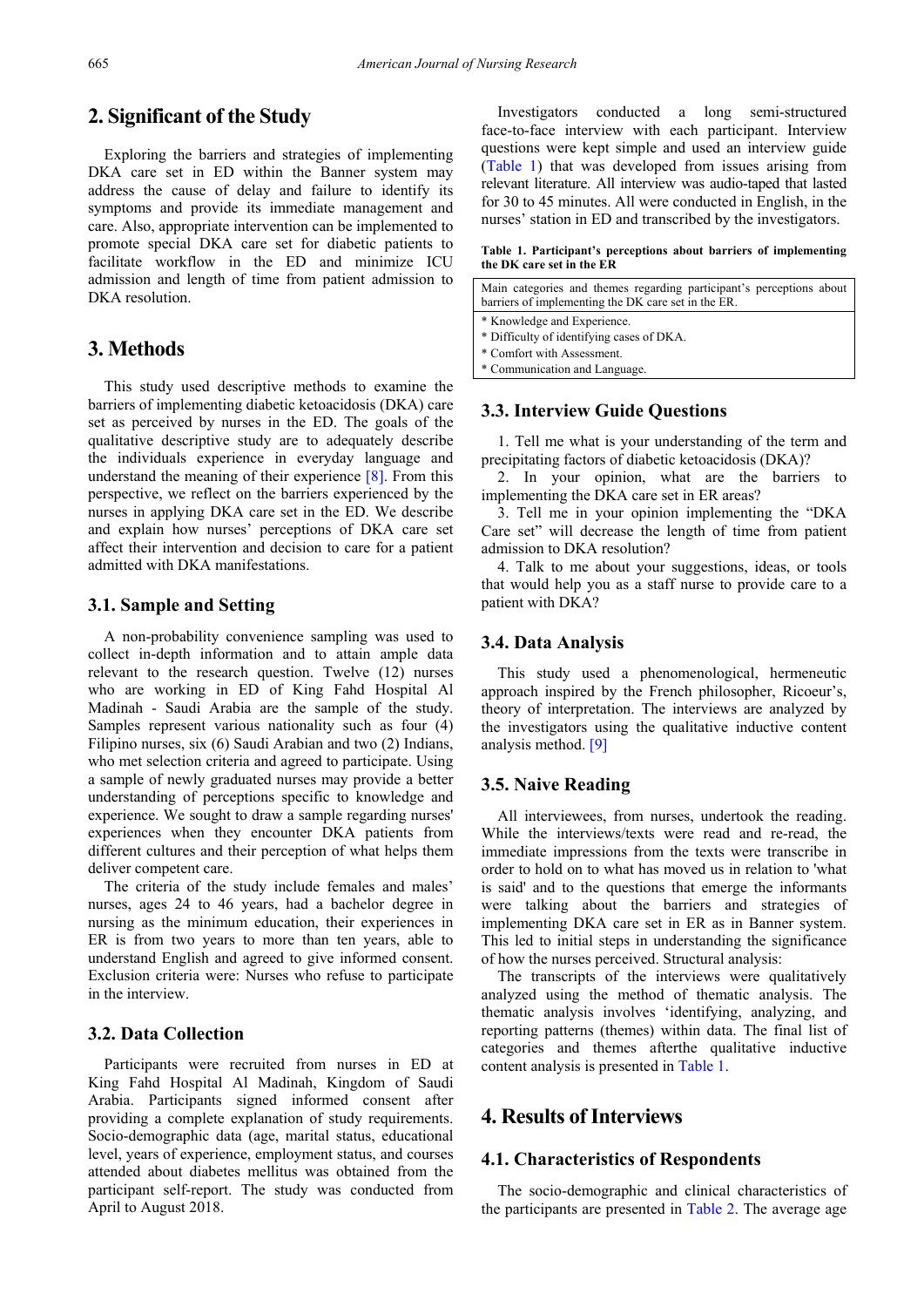was 35 years (range 24 – 46years) old. One hundred percent of the participants had at least a bachelor degree, and a majority of them was married. Also, most undergo training courses regarding diabetic mellitus.

| Table 2. Socio-demographic Profile of the participants (n=20) |  |  |  |
|---------------------------------------------------------------|--|--|--|
|---------------------------------------------------------------|--|--|--|

<span id="page-2-0"></span>

| $Age =$                             | $(24-46)$ .            |  |
|-------------------------------------|------------------------|--|
| Mean $\pm SD$                       | $(30.5 \pm 6.70)$      |  |
| Level of education. $=$             | Bachelor degree (100%) |  |
| Years of experiences.               |                        |  |
|                                     | $>$ 5 years 8 (40%     |  |
|                                     | $<$ 5 years. 12 (60%)  |  |
| Attending courses related to (DKA). |                        |  |
|                                     | Yes $2(10\%)$          |  |
|                                     | No $18(90\%)$          |  |

Descriptions of each theme with exemplary quotes of the barriers and strategies used to overcome the barriers can be:

#### **4.1.1. Knowledge and Experiences**

Participants perceived that lack of knowledge and training can impede information delivery and limit the nurses' ability to recognize and adhere to the manifestations of DKA effectively. Specifically, the lower educational requirements of nursing staff as compared to those of other health professions were also perceived as a barrier, aside from participants with a new experience in ER when caring the DKA patients on admission.

Understanding the term and causes of diabetic ketoacidosis (DKA) posed difficulties for distinguishing the manifestations of DKA from other sicknesses. Otherwise, the dissemination of knowledge leads to interprofessional collaboration with physicians and improves the quality of healthcare for a critical patient population like DKA. "Usually I deal with these cases as hyperglycemic until the physician write the diagnosis "(Participant from New experience nurses). On the other hand, some participants recognized that strategies of implementing the DKA care set as the Banner system could help the nursing staff in ED and guide the nurses for appropriate nursing care for such cases.

#### **4.1.2. Difficulty Identifying Cases of DKA:**

A key barrier discussed in every focus group was that it is difficult to tell the difference between cases of DKA and other types of illness. The issue of difficulty in identifying cases of DKA also extended to the recognition that it is even difficult for new experienced nurses to identify cases. "Because hyperglycemia can be with multiple physical complications, it is normal to have high blood sugar. So how do you tell the difference?" (Participant from the new experienced nurse).

Some participants said that they only felt able to recognize the symptoms of DKA after caring patients admitted with the same diagnosis. "Once they experience symptoms of DKA for the first time, then they can, more aware of it" Participant more than five years' experience.

The meaning of difficulty in identifying cases of DKA theme also extended to the recognition that it is even difficult for experienced nurses to identify cases. However, nurses may have a concern about recognizing cases of DKA may get more comfortable with. ("I think that the younger patients with type 1 diabetes find it more difficult, compared to patients with type 2 diabetes who already know what is coming, (Indian nurse participant).

#### **4.2. Comfort with Assessment**

This theme describes the emergency nurses' perceptions regarding comfort with the assessment of DKA patients as well as during focus group interviews. Emergency nurses verbalized lack of comfort with assessing patients admitted with DKA, as well as the desire to have more trained nurses available for caring such cases. One nurse stated that DKA care set could be used as a guideline can be relived any intimidating. ``I think the care set will guide me during the assessment DKA``.A second nurse said, "I think the most significant barrier is the comfort level. I keep thinking about making the decision. Although barriers to DKA assessment were obvious, Emergency nurses in this study stated that implementing the care set give space of comfort during the assessment of DKA.

#### **4.3. Communication and Language**

This theme describes that communication and language barriers can cause several problems in the emergency department during caring cases like DKA. The problem that was identified includes; more extended stay of the patient, unable to understand prescriptions and instructions, an increase in hospital expenses. The emergency department has an interpreter available, but usually, they are underutilized. "I fell that patients who are non-English speakers were less satisfied with their care in the ED, and reported more problems with emergency care." (Participants from Philippine nurses).

The participant from Saudi Arabian nurses said that "with appropriate verbal communication I could understand the patient's problems".

## **5. Discussion**

A qualitative approach was utilized in this study to explore the barriers and strategies of implementing DKA Care set" within the Banner system in the emergency department as perceived by nurses. Evidence-based practice in nursing has received much attention, and discussions continue around the barriers that nurses face in implementing and sustaining this standard of practice. This qualitative study provided participating nurses an opportunity to describe from a clinical perspective the barriers they perceive to EBP to DKA care set implementation. Through this study, nurses described the challenges that they were experiencing while caring for patients admitted to ER with manifestations of DKA and identify the barriers and strategies for implementing DKA care set. It is consistently among the majority of studies dealing with an evidence-based practice that concerns barriers to guideline implementation rather than outcomes. When reading across studies, nurses heed multiple complex barriers to successful guideline implementation. These barriers have confounded attempts to move evidence-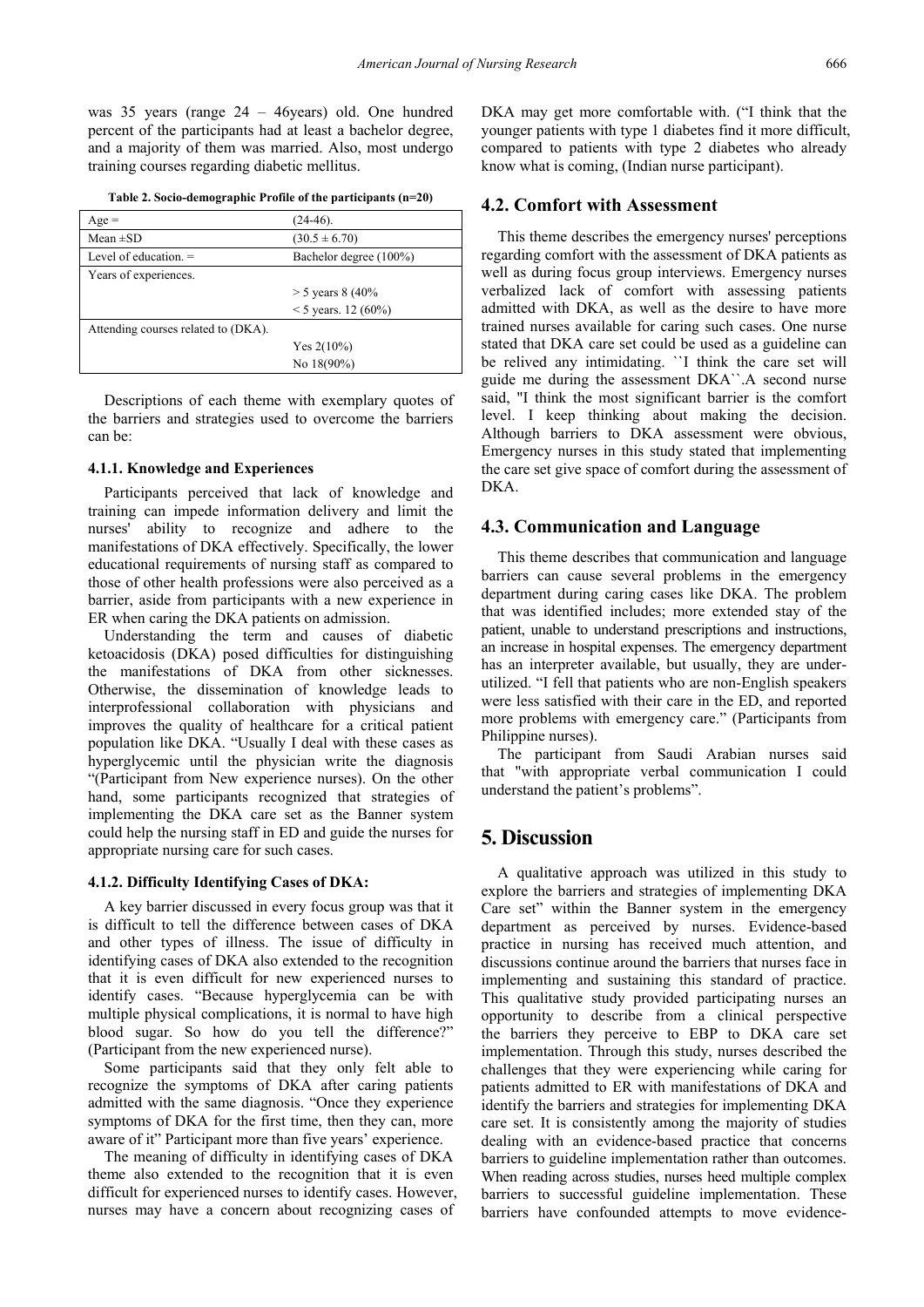based practice towards systematic documentation of improvements in patient care and nurses' training. There were some notable gaps in the literature encountered. Studies documenting improved outcomes after successful guideline implementation would be a valuable addition to the research in this area. Another noteworthy difference is the lack of literature specific to clinical practice guideline implementation in the emergency department setting.

The majority of previous studies used questionnaires for gathering their data for determining the barriers of implementing care set while caring DKA patients in various critical hospital area; therefore, the results must be matched with the findings of this study which used the qualitative design. While clinical knowledge is necessary, clinical reasoning and management skills are critical for successful patient management, when described the barriers related to knowledge and experience whether nurses have the knowledge needed to recognize the manifestations of DKA patients effectively. Knowledge and experiences of nurses was a barrier for some disciplines, but an enabler to others in providing evidencebased assessment and intervention for DKA cases. Disciplines such as pathophysiology of DKA seemed to know the research well, and how to deliver named interventions. Nurses are one of the vital people that play a significant role in the treatment of diabetic patients and should be well equipped to perform recommended standards of care. A Cochrane review revealed that trained nurses could indeed replace physicians in various aspects of diabetes management [10]. On the other hand, [\[11\]](#page-4-9) it is reported that initial training only provided them with half of what they needed to know, and they learned the remainder informally on the job. Also, in another study investigating the educational needs of licensed nursing staff that provide end-of-life care, lack of knowledge and skills and communication difficulties were cited as significant needs areas. [\[12\]](#page-4-10)

Therefore, the DKA guidelines and technical reviews in the field that was published by several societies supported the strategy that may be beneficial for nursing staff in the ER which include following focused guideline DKA care set review and guidance while caring for DKA clients and efficiently deliver current knowledge to the bedside. [\[13,14,15,16\].](#page-4-11) Also, developing standardized in-patient protocols for DKA management is another approach to apply to be able to achieve the best clinical practices.

Several studies stressed the safety and efficiency of a protocol directed care as it significantly decreases the length of stay in hospital of a patient with a hyperglycemic crisis without increasing the rate of iatrogenic complication. [\[17,18\]](#page-4-12) Recently, a retrospective review was conducted at one of the university teaching hospital in the United States on the efficacy and safety of DKA protocol of the American Diabetes Association 2009. It has been found out that the patient who is under this treatment protocol experienced a decrease in time resolution of more than 10 hours without increased rates of iatrogenic hypoglycemia or hypokalemia. [\[19\]](#page-4-13) The same protocol in the study was used to determine the time of attaining metabolic control achieved in a randomized controlled trial. [\[20,21\].](#page-4-14) The study support [\[22\]](#page-4-15) who stated that the knowledge translation is the synthesis, dissemination, exchange, and application of knowledge to improve health, provide more

effective health services, and strengthen the health care system.

The participant from newly graduated nurses in ER verbalizes the need for physicians' consultation while dealing with DKA cases. Suboptimal care was an outcome of other studies as a result of low adherence stemming from the discontinuity of nursing care, understaffing, and little experience in the care of DKA patients. [\[23,24\]](#page-4-16) Hence, an on-going nursing staff education and training will be needed to enhance DKA protocol adherence aside from the collaborative effort of experienced medical staff and nursing specialist. [\[25\]](#page-4-17)

Participants emphasized the difficulty in distinguishing cases of DKA from other illnesses as another key barrier for caring of DKA patient, as DKA is a medical emergency necessitating an hourly assessment of a myriad of dynamic clinical parameters, resulting in numerous critical decision-making points, which are further complicated by the complex interplay between management actions [14] Pawlowicz et al. reported similar findings in a study from Poland, where the wrong interpretation of diabetic symptoms leads to a delayed diagnosis of DKA [\[26\]](#page-4-19) on the same line [\[27,28\]](#page-4-20) stated. The incidence of severe DKA and complications of shock, renal failure, were notably higher in patients with the missed diagnosis.

During focus group interviews, emergency nurses verbalized the lack of comfort in assessing DKA cases and perceived that they almost keep thinking of appropriate intervention. This finding discussed by many studies that significant differences in clinical decision-making in complex situations like DKA between novice and expert nurses necessitate a better understanding of sound pathophysiology with continuous manipulated practice. [\[29\]](#page-5-0) Also mentioned that highlighted the complexity of decision-making and concluded that, while knowledge is a pre-requisite for the decision, other factors such as metacognition (thinking about thinking) also affects clinical reasoning. To maintain patient safety, improve patient outcomes, and decrease delays in care, the nurses need to recognize and initiate timely and appropriate interactions by using appropriate decision-making strategies.

However, Filipino and Indian nurses in this study stressed the barrier of language and communication in applying the DKA set.

This finding supported by many studies, that stressed the difficulty in establishing communication if there is a difference in the language spoken. Non-verbal communication also varies from a different culture, and each has its interpretation. Moreover, the patient is less acceptant of nurses with different language and culture (culture has an impact on one's attitude and behavior). Cultures and religion vary in their communicative needs and ways of expressing emotions. That is why nurses should have sufficient knowledge of this, as to avoid pre-judgment or prejudice when communicating with the patient. Indeed, culture can be both facilitator and barriers to communication [\[30\].](#page-5-1) The finding of the study on the same line, [\[31\]](#page-5-2) studied the experiences of Emergency Department (ED) nurses when dealing with non-English-speaking patients. There was a delay in care because the nurse had to interrupt their nursing assessment to look first for a translator who was not always available. Lack of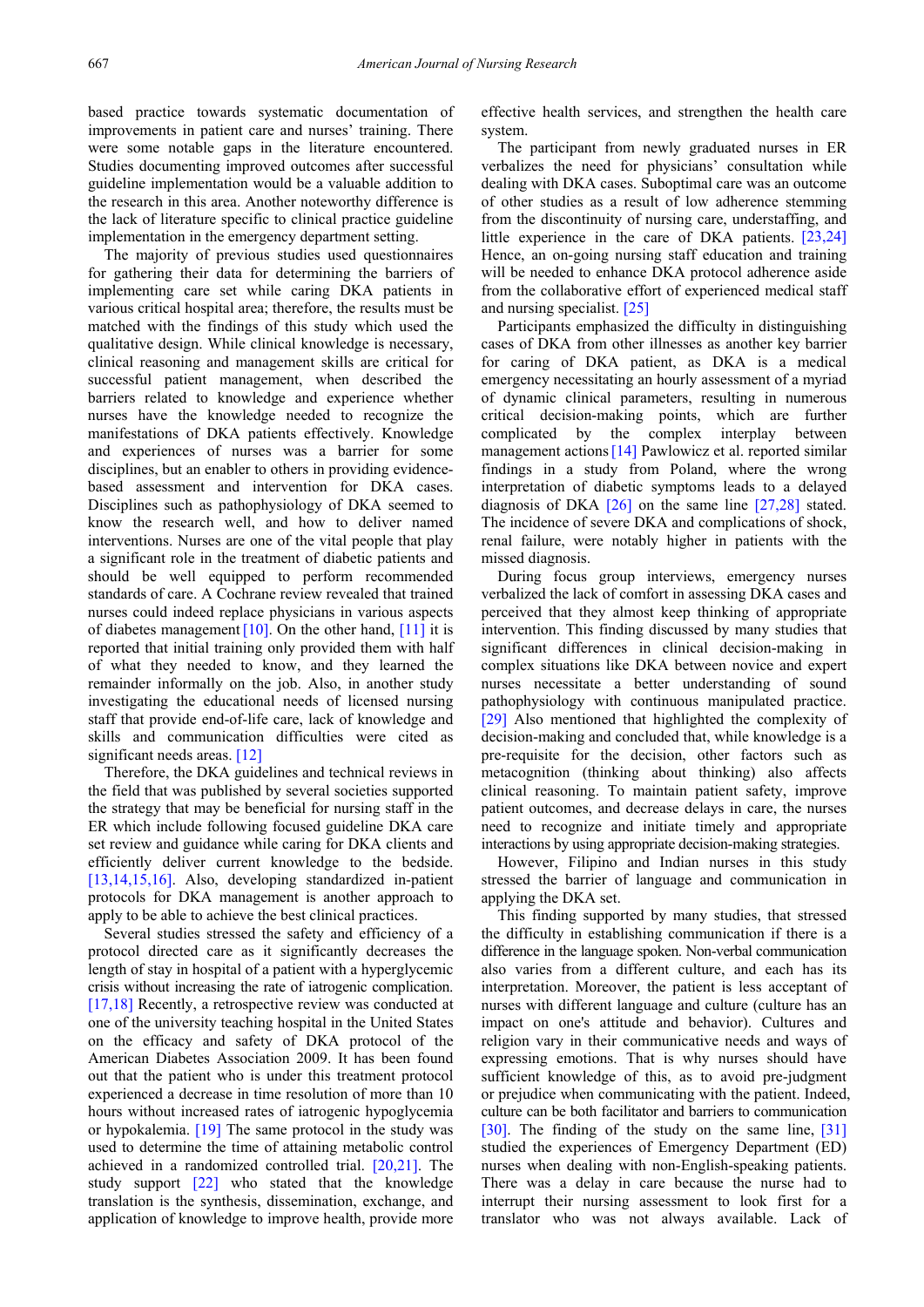interpreters can be a significant concern as nurses were using family members as interpreters. Sometimes some information is withheld by the patient as it could affect their relationship with the family or the patient did not receive a piece of essential information because of a different interpretation of the family members. The finding indicates that to implement DKA care set as teaching methods like that are sensitive to language and culture, ensuring that nursing staff understands the content which must be written by Arabic and English languages with facilities for translator available in ER continuously. Therefore, there is a need for on-going nursing staff education and training on protocol adherence. Caring for DKA patient should be a collaborative effort that includes the expertise of, medical staff, and nursing specialists.

## **6. Conclusions**

Findings demonstrate that it is essential that nurses should have a profound understanding of DKA to assess and distinguish its symptoms from other diseases. Hence, knowledge of DKA pathophysiology and competence to identify its signs and symptoms is significant in delivering the appropriate management and care. The study posits that the identified barriers (knowledge, experience, and competence in determining cases of DKA, communication, and language) significantly affect the success of implementing the DKA Care Set. A collaborative effort is significant in the care of DKA patient; therefore, there is a need for a nursing staff education and training to enhance protocol adherence of protocol throughout DKA.

## **7. Limitations**

The small sample size is the limitation of this study. These influence the data collection, analysis, and ultimately, the study findings. The data collected is from one hospital in Saudi Arabia is another part to consider. The data presented here may not correspond to the opinions of other nurses who are working in other hospitals.

## **References**

- <span id="page-4-0"></span>[1] Phillips, C., & amp; Sinha, A, "Successful Management of diabetic ketoacidosis: an innovative protocol," Practical Diabetes, 35(2), 51-54. 2018.
- <span id="page-4-1"></span>[2] National Diabetes Fact Sheet. Atlanta, "GA: Center for Disease Control and Prevention; 2011," Retrieved from http://www.cdc.gov/diabetes/pubs/factsheet11.htm. [Accessed April 7, 2014].
- <span id="page-4-2"></span>[3] Gosmanov A.R, Wall B.M, "Diabetic ketoacidosis. In: Bope ET, Kellerman RD, Editors," Conn's Current Therapy. Philadelphia, PA : Elsevier Saunders. 2014, pp. 710–713.
- [4] Canadian Diabetes Association Clinical Practice Guidelines Expert Committee, "Clinical practice guidelines for the prevention and management of diabetes in Canada," Can J Diabetes. 2013; 37(suppl 1):S1-S212.
- <span id="page-4-3"></span>[5] Center for Disease Control and Prevention, "National Emergency DepartmentSamples, Agency for Healthcare Research and Quality," Retrieved from http://www.cdc.gov/diabetes/statistics/hyperglycemia/fig1.htm, 2012.
- <span id="page-4-4"></span>[6] Sheikh-Ali, M., Karon, B. S., Basu, A., Kudva, Y. C., Muller, L. A., Xu, J., ... & amp; Miles, J. M, "Can serum β-hydroxybutyrate be used to diagnose diabetic ketoacidosis?, " Diabetes care, 2008, 31(4), 643-647.
- <span id="page-4-5"></span>[7] Nyenwe, E. A., & amp; Kitabchi, A. E, "Evidence- based management of hyperglycemic emergencies in diabetes mellitus," Diabetes research and clinical practice, 2011, 94(3), 340-351.
- <span id="page-4-6"></span>[8] Lewis, R. B., & amp; Maas, S. M, "QDA Miner 2.0: Mixed-model qualitative data analysis software. Field methods,"2007, 19(1), 87-108.
- <span id="page-4-7"></span>[9] Chauvette, A., Schick-Makaroff, K., & amp; Molzahn, A. E, "Open Data in Qualitative Research. International Journal of Qualitative Methods," 2019, 18, 1609406918823863.
- <span id="page-4-8"></span>[10] Renders C. M, Valk G.D, Griffin S, Wagner E. H, Eijk J.T, Assendelft W.J, "Interventions to improve the management of diabetes mellitus in primary care, outpatient and community settings, "Cochrane Database Syst Rev CD001481, 2011
- <span id="page-4-9"></span>[11] Centres for Medicare Medicaid Services, "Report to Congress: Appropriateness of Minimum Nurse Staffing Ratios in Nursing Homes: Phase II Final Report," Availableat: http://phinational.org/sites/phinational.org/files/clearinghouse/Pha seIIVolumeIofIII.pdf: 2001. Cited December 18, 2014.
- <span id="page-4-10"></span>[12] Ersek, M., Kraybill, B. M., & amp; Hansberry, J, "Investigating the educational needs of licensed nursing staff and certified nursing assistants in nursing homes regarding end-of-life care," American Journal of Hospice and Palliative Medicine®, 1999, 16(4), 573-582.
- <span id="page-4-11"></span>[13] Kitabchi, A. E., Umpierrez, G. E., Miles, J. M., & amp; Fisher, J. N, "Hyperglycemic crises in adult patients with diabetes," Diabetes care, 2009, 32(7), 1335-1343.
- <span id="page-4-18"></span>[14] Kitabchi AE, Umpierrez GE, Murphy MB, Kreisberg RA, "Hyperglycemic crises in adult patients with diabetes: a consensus statement from the American Diabetes Association," Diabetes Care. 2006; 29(12): 2739-2748.
- [15] Savage MW, Dhatariya KK, Kilvert A, et al, "Joint British Diabetes Societies guideline for the management of diabetic ketoacidosis," Diabet Med. 2011; 28(5):508 515.
- [16] Canadian Diabetes Association Clinical Practice Guidelines Expert Committee. Goguen J, Gilbert J. "Hyperglycemic emergencies in adults," Can J Diabetes. 2013; 37(Suppl 1): S72-S76.
- <span id="page-4-12"></span>[17] Bull SV, Douglas IS, Foster M, Albert RK. "Mandatory protocol for treating adult patients with diabetic ketoacidosis decreases intensive care unit and hospital lengths of stay: results of a nonrandomized trial," Crit Care Med. 2007; 35(1): 41-46.
- [18] Waller SL, Delaney S, Strachan MW, "Does an integrated care pathway enhance the management of diabetic ketoacidosis?," Diabet Med. 2007; 24(4): 359-363.
- <span id="page-4-13"></span>[19] Hara JS, Rahbar AJ, Jeffres MN, Izuora KE. "Impact of a hyperglycemic crises Protocol," Endocr Pract. 2013; 19(6): 953-962.
- <span id="page-4-14"></span>[20] Umpierrez GE, Cuervo R, Karabell A, Latif K, Freire AX, Kitabchi AE. "Treatment of diabetic ketoacidosis with subcutaneous insulin aspart," Diabetes Care. 2004; 27(8): 1873-1878.
- [21] Umpierrez GE, Latif K, Stoever J, et al. "Efficacy of subcutaneous insulin lispro versus continuous intravenous regular insulin for the treatment of patients with diabetic ketoacidosis,' Am J Med. 2004;117(5): 291-296.
- <span id="page-4-15"></span>[22] Wallace TM, Matthews DR, "Recent advances in the monitoring and management of diabetic ketoacidosis," QJM. 2004; 97(12): 773-780.
- <span id="page-4-16"></span>[23] Solá E, Garzón S, García-Torres S, Cubells P, Morillas C, Hernández- Mijares A,"Management of diabetic ketoacidosis in a teaching hospital," Acta Diabetol. 2006; 43(4): 127-130.
- [24] Singh RK, Perros P, Frier BM. "Hospital management of diabetic ketoacidosis: are clinical guidelines implemented effectively?," Diabet Med. 1997;14(6):482-486.
- <span id="page-4-17"></span>[25] http://www.ispad.org/resource/resmgr/Docs/CPCG \_2014\_CHAP\_11.pdf.
- <span id="page-4-19"></span>[26] Maletkovic J, Drexler A. "Diabetic ketoacidosis and Hyperglycemic hyperosmolar state," Endocrinol Metab Clin North Am. 2013; 42(4): 677-695.
- <span id="page-4-20"></span>[27] Roberts JS, Vavilala MS, Schenkman KA, Shaw D, Martin LD, Lam AM. "Cerebral hyperemia and impaired cerebral autoregulation associated with diabetic ketoacidosis in critically ill children," Crit Care Med. 2006; 34: 2217-23.